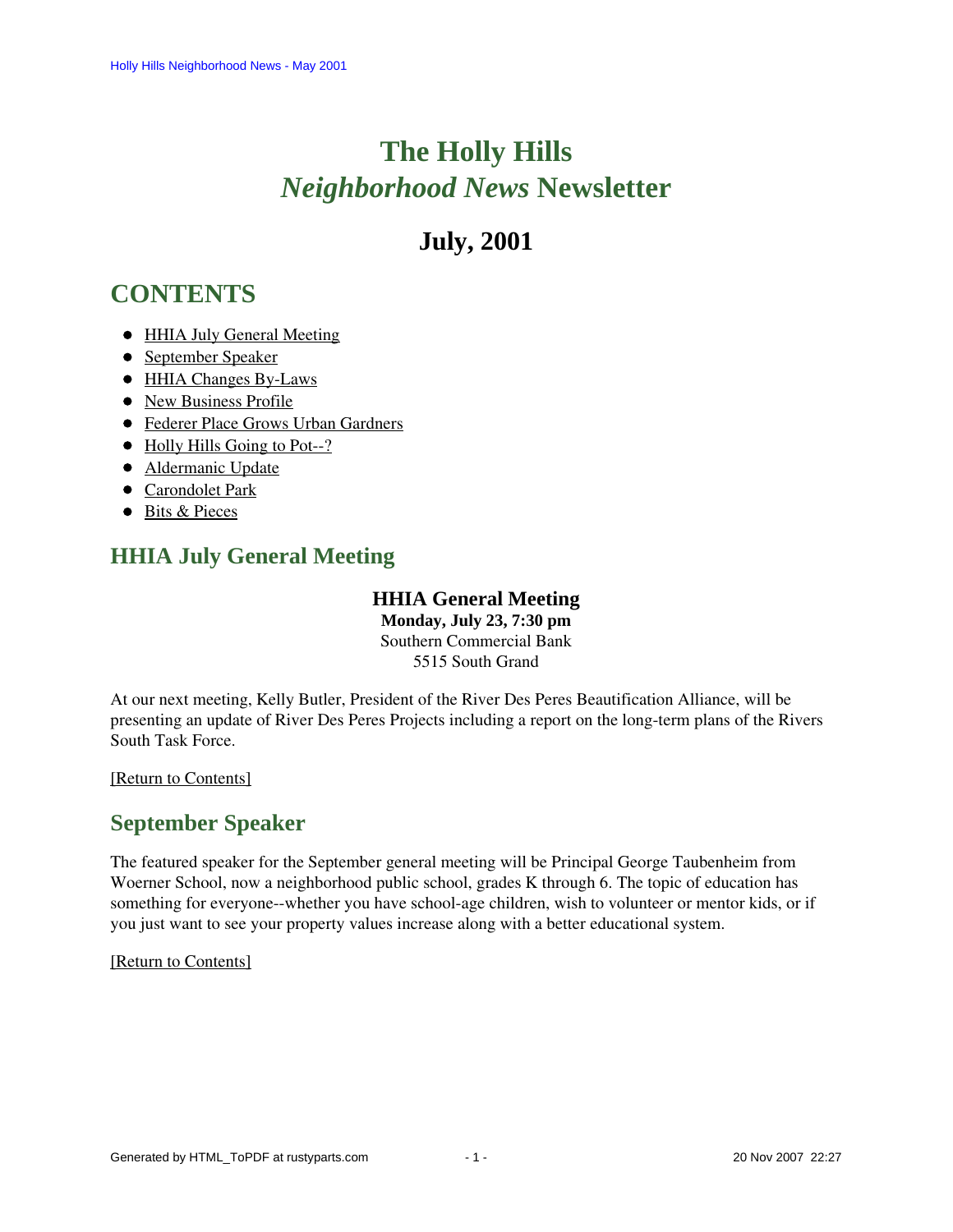# **HHIA Changes By-Laws**

To accomodate a growing interest in neighborhood projects, HHIA voted at its last general meeting on May 21 to adjust its by-laws as follows:

*Article II, Section 2: The Board of Directors shall be composed of the officers of the Association, up to seven persons elected at large from the Association membership, and the two most immediate past presidents.*

Previous wording allowed "three to five persons elected at large" rather than "up to seven." The amendment becomes effective in time for the July general meeting, having received a minimum two-thirds approval vote at the May meeting, having laid over a minimum of 30 days, and having been announced in the newsletter. Should anyone have questions about the amendment or wish to review a copy of our by-laws, please contact our HHIA hotline at 569-5708.

<span id="page-1-0"></span>[\[Return to Contents\]](#page-0-3)

## **Holly Hills New Business Profile**

#### **Chameleons Catering 5535 S. Grand (314) 481-8086**

*"We change to fit your needs"*

Welcome to Chameleons Catering, a tasty new business opening in our neighborhood at 5535 S. Grand, next door to Lisa Michelle's Hair Salon. Chameleon Catering is owned by a husband and wife team, Jody and Ken Shelton, and their partner, Chef Cal Manske. They've been in business for 21/2 years, working mostly in St. Louis county and University City, until now when they've found their south city home. Plans are for Chameleons Catering to open by Labor Day with an on-site kitchen, office, and party room seating 30 to 40 people. The party room will be available for meetings, rehearsal dinners, and even wedding ceremonies (they work with a minister who will convert the room into a chapel setting). 80% of their business, however, is off-site catering. They frequently do corporate lunches ranging from box lunches to more elaborate options. They will accept orders for an intimate dinner for two catered to your home (or other romantic spot), and they can handle requests for as many as 600 people. Jody also creates gourmet dessert and gift baskets, which they've shipped as far as Hawaii. Check out the following sample of their signature dishes:

**Appetizer:** Baked Brie, wrapped in a braided puff pastry with a toasted almond frangelico glaze **Entree:** Chameleons Chicken Pesto Lasagna, an original recipe created by Chef Cal **Side dish:** Creamy Swiss Rosemary Potatoes

**Dessert:** Peanut Butter Cheesecake or Chameleons Coconut Berries, strawberries dipped in chocolate and rubbed in colored coconut. Jody then arranges the berries in an edible bouquet (yum).

They get their bread from another local business--Companion Bakery on Gustine.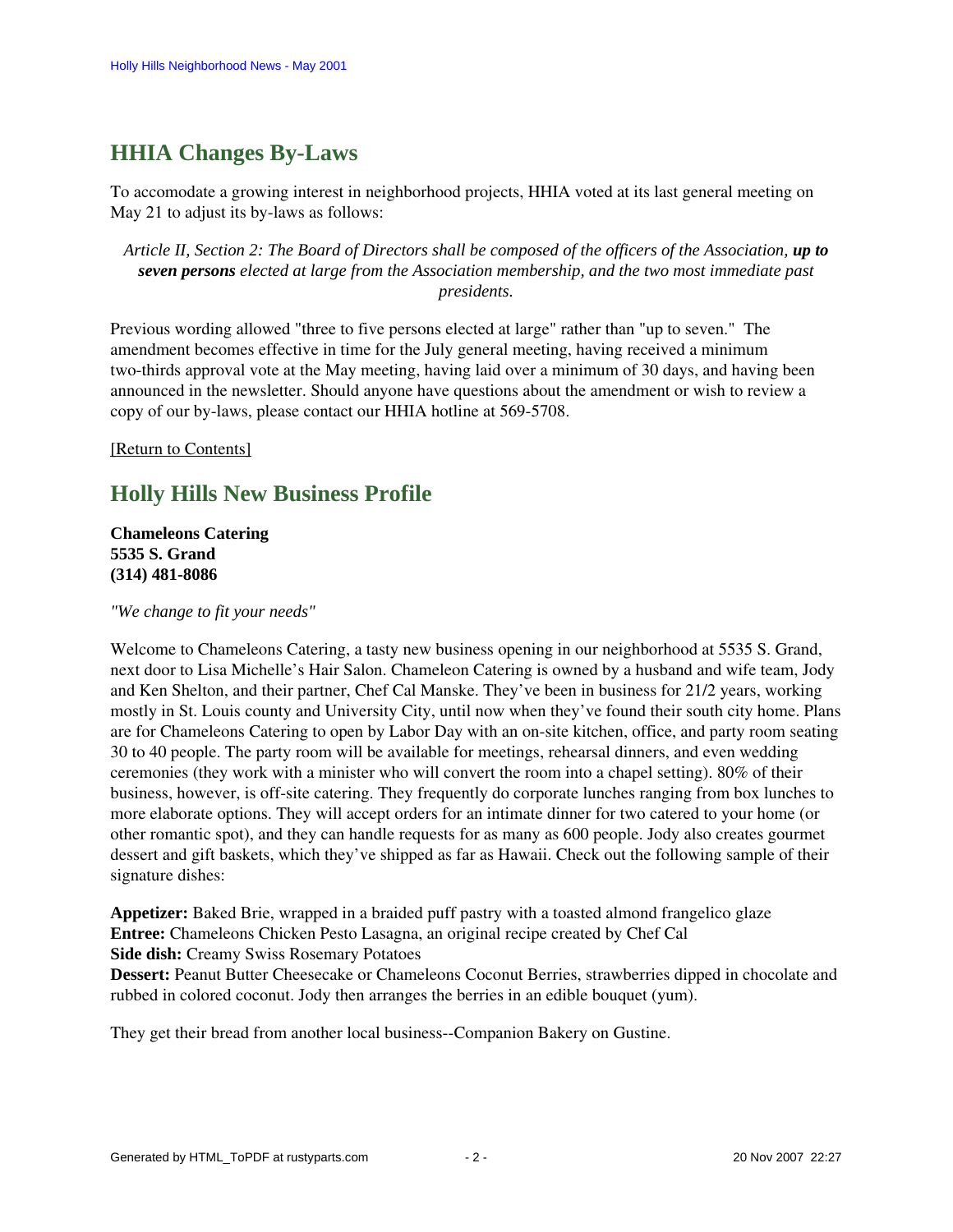In the words of Jody, "our best client is someone who's hungry!" Jody will be attending our next meeting to personally introduce herself and her business to our community.

#### <span id="page-2-0"></span>[\[Return to Contents\]](#page-0-3)

## **Federer Place Grows Urban Gardeners**

On June 14th, ten 7th and 8th graders from St. Stephen's School planted the flowerbeds in the common areas of the 3900 block of Federer. They were joined by adult volunteers who planted the 3800 block. Megan Everding coordinated the efforts with the help of Francesca Vangel, a student from St. Stephen's. Neighbors are encouraged to water and weed these beds. The planting day was a great way for our younger neighbors to invest a little sweat equity in their neighborhood. Please join them in maintaining the beds! Other neighbors are encouraged to start their own "block gardens" and can contact Tim Bolt at 284-7804 for more information on how to get "growing."

#### <span id="page-2-1"></span>[\[Return to Contents\]](#page-0-3)

### **Holly Hills Going to Pot--?**

Certainly not, but on June 16, 70 new pots were planted and placed along Grand Avenue as part of a Gateway Greening grant applied for by Tim Bolt. Harry Bennet from CDA and Alderman Matt Villa, both in conjunction with the South Broadway Merchants Association, have committed to sponsor the remaining costs for the project. The Herculean task of filling and moving the giant pots was performed with the help of a local Boy Scout troop and around 25 other volunteers from the neighborhood. Local businesses (contacted by the C-4 Group) have agreed to water the pots in front of their businesses. Anyone interested in helping to maintain the other pots can contact Tim at 284-7804. A special "thank you" to the Prosser-White family for providing the truck and lift used for the big job. Jim Sahaida and Tom Cook also lent their pickup trucks, and some kind souls provided donuts for the hungry workers. This project has been a true cooperation between private/public funding; civic, business, and religious groups; and plain old neighbors! A big Thank You to all involved.

<span id="page-2-2"></span>[\[Return to Contents\]](#page-0-3) 

### **Aldermanic Update**

#### **From Alderman Fred Wessels--13th Ward Update**

The Grand and Bates business area continues to gain momentum. Chameleons Catering, Inc. recently signed a lease to occupy the first floor at 5535 South Grand (formerly Rozaneck Bakery). The three-year-old firm is moving from University City. They plan to offer small receptions (up to 50 people) in the outer area and do the food preparation in the rear. The owner has already developed a working relationship with the two businesses immediately south, Lisa Michelle's Hair Studio and Windler Florist, for wedding services. Chameleons expects to open in the fall.

Mess Plumbing Company at 5412 S. Grand is moving to a larger property and is selling the Grand Avenue real estate. Jewel Baptist Church, which is downsizing, has a contract to purchase the Mess property. Jewel Baptist has a congregation of about 30 and has been located at 4657 S. Grand for decades.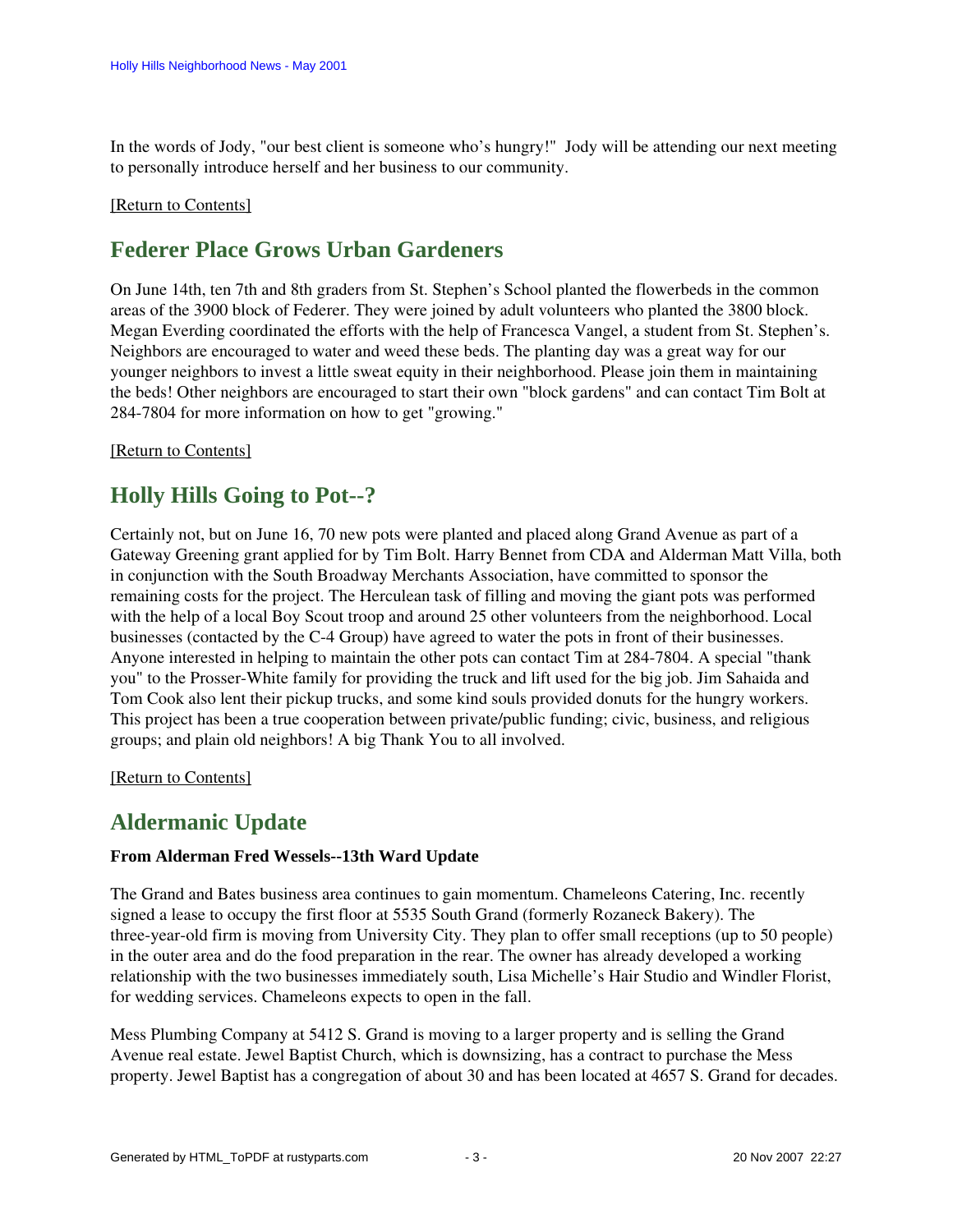The church will be a good addition to the area. Mess Plumbing may have been satisfactory plumbers, but their back lot was, well, a mess.

Speaking of a mess, the green algae on Horseshoe Lake has proven very difficult to eradicate. The Parks Department is treating it and working to eliminate the problem. The sidewalk at Boat Lake should be completed in July. The water level at Boat Lake will be restored as soon as the sidewalk work is completed.

#### **From Alderman Matt Villa--11th Ward Update**

The 11th and 13th Wards are holding a mass Rabies Immunization Clinic on Saturday, September 15th. The location will be at Blow School, 516 Loughborough Ave. from 1 p.m. to 2 p.m. in the front of the school. The cost per animal will be \$16.00. For more information, please contact Rosemary Ficken at 353-5838.

### <span id="page-3-0"></span>**Carondelet Park Happenings**

#### **Playground Project**

The Playground Committee would like to extend a warm thank you to Parks Commissioner Dan Skillman and Alderman Fred Wessels and Matt Villa for their commitment to the playground upgrade coming this fall. Stay tuned for more information about a ribbon cutting ceremony to celebrate the new playground.

#### **2001 Music in the Park Calendar-or-The Hills are Alive**

7/22 Michael Brooks Brass Band (CCBF 30 year anniversary) 7/29 Buffalo Bob and the Bedroom Blues Band 8/5 Patti and the Hitmen 8/12 Crawdaddys 8/19 Air National Guard Band of the Central States 8/26 Starlifters

[\[Return to Contents\]](#page-0-3)

### <span id="page-3-3"></span><span id="page-3-1"></span>**BITS & PIECES**

- [Photos Wanted](#page-3-2)
- [Getting Involved](#page-4-0)
- [Welcoming Committee](#page-4-1)
- [Correction](#page-4-2)
- [Volunteer Needed](#page-4-3)
- [P.O. Problems](#page-4-4)

#### <span id="page-3-2"></span>**Neighborhood Photos Wanted**

Plans for a neighborhood historical presentation are in the works. If you have any old photographs of your home or the neighborhood, please contact Board Member Dan Haag at 351-3845. We'd also like to scan some historical photographs for use on our web site.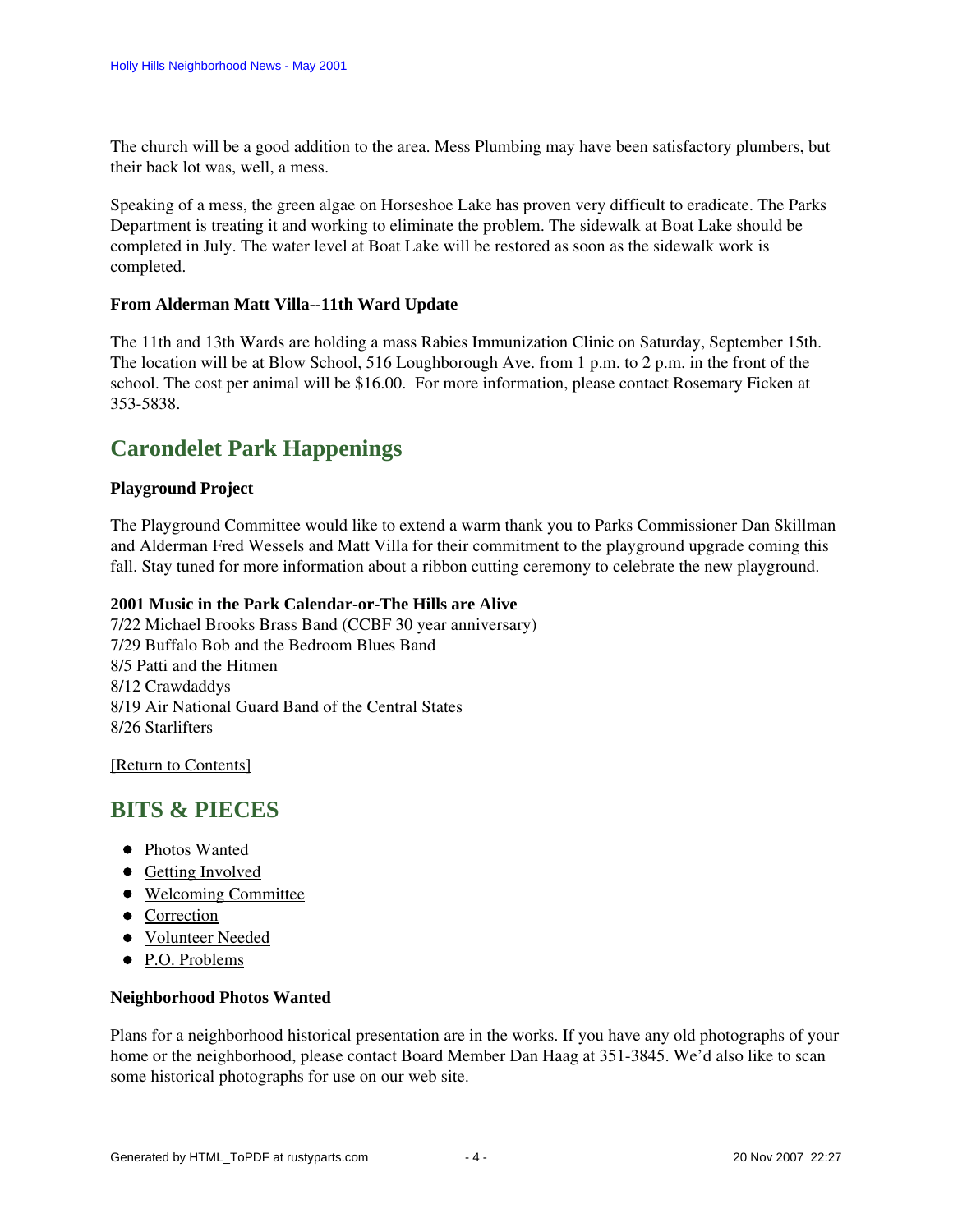#### <span id="page-4-0"></span>[\[Return to Bits & Pieces Content\]](#page-3-3)

#### **Want to Get More Involved?**

Our bi-monthly meetings are only one facet of the Holly Hills Improvement Association. We sponsor committees and events that need volunteers. If you would like to get more involved in your neighborhood, contact us at 569-5708; or write us at P.O. Box 22144, St. Louis, MO 63116; or email at hollyhil@stlouis.missouri.org.

#### <span id="page-4-1"></span>[\[Return to Bits & Pieces Content\]](#page-3-3)

#### **The Welcoming Committee Returns**

The Welcoming Committee returns to a new neighbor near you. It does, that is, if you notify our new chairpersons: Beth Murphy (352-1760), Marianne Powers (832-9427), or Anne Borgemeyer (752-2528). They will arrange a welcoming visit to provide pertinent information about Holly Hills and St. Louis at large, along with other "goodies." If you are a business who wants to provide coupons or some other "welcoming gesture," please contact us at our hotline number, 569-5708. Also, if you are a resident who is interested in volunteering on the committee or baking some goodies to be delivered, please give us a call.

#### <span id="page-4-2"></span>[\[Return to Bits & Pieces Content\]](#page-3-3)

#### **BURRITO LOCO Correction**

The address of our neighborhood's newest addition to the carryout scene, Burrito Loco, was cut off in the May newsletter. The Mexican restaurant is located at 3611 Bates Avenue and is a great place to find pico de gallo, guacamole and, of course, delicious burritos. We wish this family-run business much success!

#### <span id="page-4-3"></span>[\[Return to Bits & Pieces Content\]](#page-3-3)

#### **Newsletter Volunteer Needed**

We need some help labeling the newsletters. The job involves picking up the labels from Anne Borgmeyer and the newsletters from Mary Jo Gordon and then affixing the labels to the newsletters, which are sent out bimonthly. If you are interested in this easy but essential task, please contact Mary Jo Gordon at 832-2801.

#### <span id="page-4-4"></span>[\[Return to Bits & Pieces Content\]](#page-3-3)

#### **P.O. Problems**

P.O. Problems During the past couple of months, mail to HHIA's PO Box 22144 may have been returned to sender, due to post office administrative errors. It is back in order and we apologize for any inconvenience this may have caused. If you sent mail to our post office box that was returned to you, please resubmit at this time.

#### [\[Return to Bits & Pieces Content\]](#page-3-3)